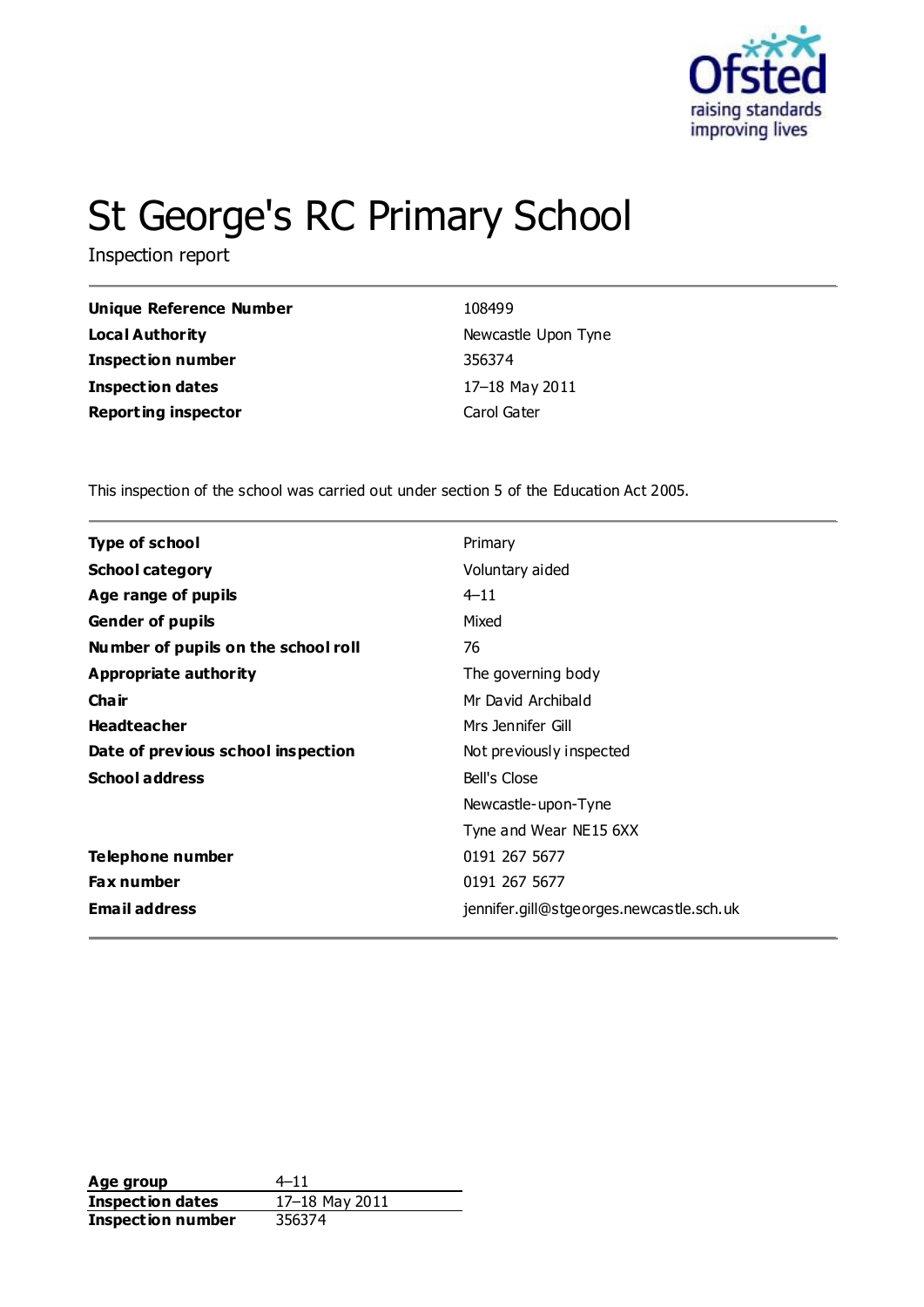The Office for Standards in Education, Children's Services and Skills (Ofsted) regulates and inspects to achieve excellence in the care of children and young people, and in education and skills for learners of all ages. It regulates and inspects childcare and children's social care, and inspects the Children and Family Court Advisory Support Service (Cafcass), schools, colleges, initial teacher training, work-based learning and skills training, adult and community learning, and education and training in prisons and other secure establishments. It assesses council children's services, and inspects services for looked after children, safeguarding and child protection.

Further copies of this report are obtainable from the school. Under the Education Act 2005, the school must provide a copy of this report free of charge to certain categories of people. A charge not exceeding the full cost of reproduction may be made for any other copies supplied.

If you would like a copy of this document in a different format, such as large print or Braille, please telephone 0300 123 4234, or email **[enquiries@ofsted.gov.uk](mailto:enquiries@ofsted.gov.uk)**.

You may copy all or parts of this document for non-commercial educational purposes, as long as you give details of the source and date of publication and do not alter the documentation in any way.

To receive regular email alerts about new publications, including survey reports and school inspection reports, please visit our website and go to 'Subscribe'.

Royal Exchange Buildings St Ann's Square Manchester M2 7LA T: 0300 123 4234 Textphone: 0161 618 8524 E: **[enquiries@ofsted.gov.uk](mailto:enquiries@ofsted.gov.uk)**

W: **[www.ofsted.gov.uk](http://www.ofsted.gov.uk/)**

© Crown copyright 2011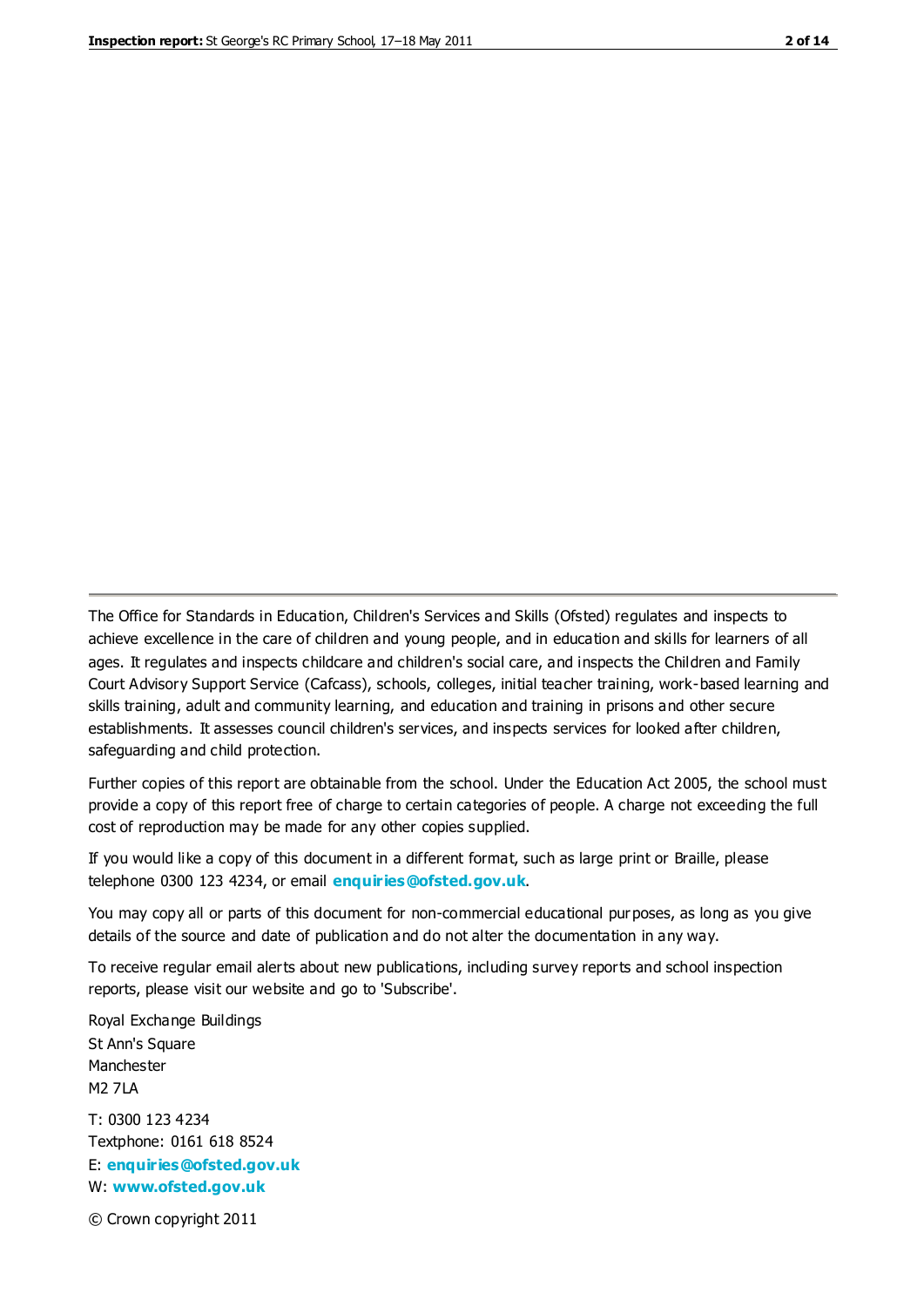# **Introduction**

This inspection was carried out by two additional inspectors. They visited eight lessons and observed five teachers. Discussions were held with staff, parents and carers, pupils and members of the governing body. Inspectors also looked at a range of documentation that included safeguarding policies, assessment data, monitoring records and pupils' work. They analysed 23 questionnaires from parents and carers as well as those from staff and pupils.

- $\blacksquare$  The impact of the school's actions to raise attainment in writing, particularly for boys.
- The quality of teaching and learning and how effectively teachers plan activities that challenge all groups of pupils.
- The way in which leaders use monitoring systems to improve teaching and learning.

### **Information about the school**

St. George's is a smaller than average Roman Catholic primary school. Most pupils are from White British backgrounds. The proportion of pupils known to be eligible for free school meals is broadly in line with the national average. The proportion of pupils with special educational needs and/or disabilities is now below that found nationally. The school has achieved Healthy School status and the Green Flag award.

In the absence of staff with key responsibilities, a local headteacher is supporting the school in aspects of leadership and management.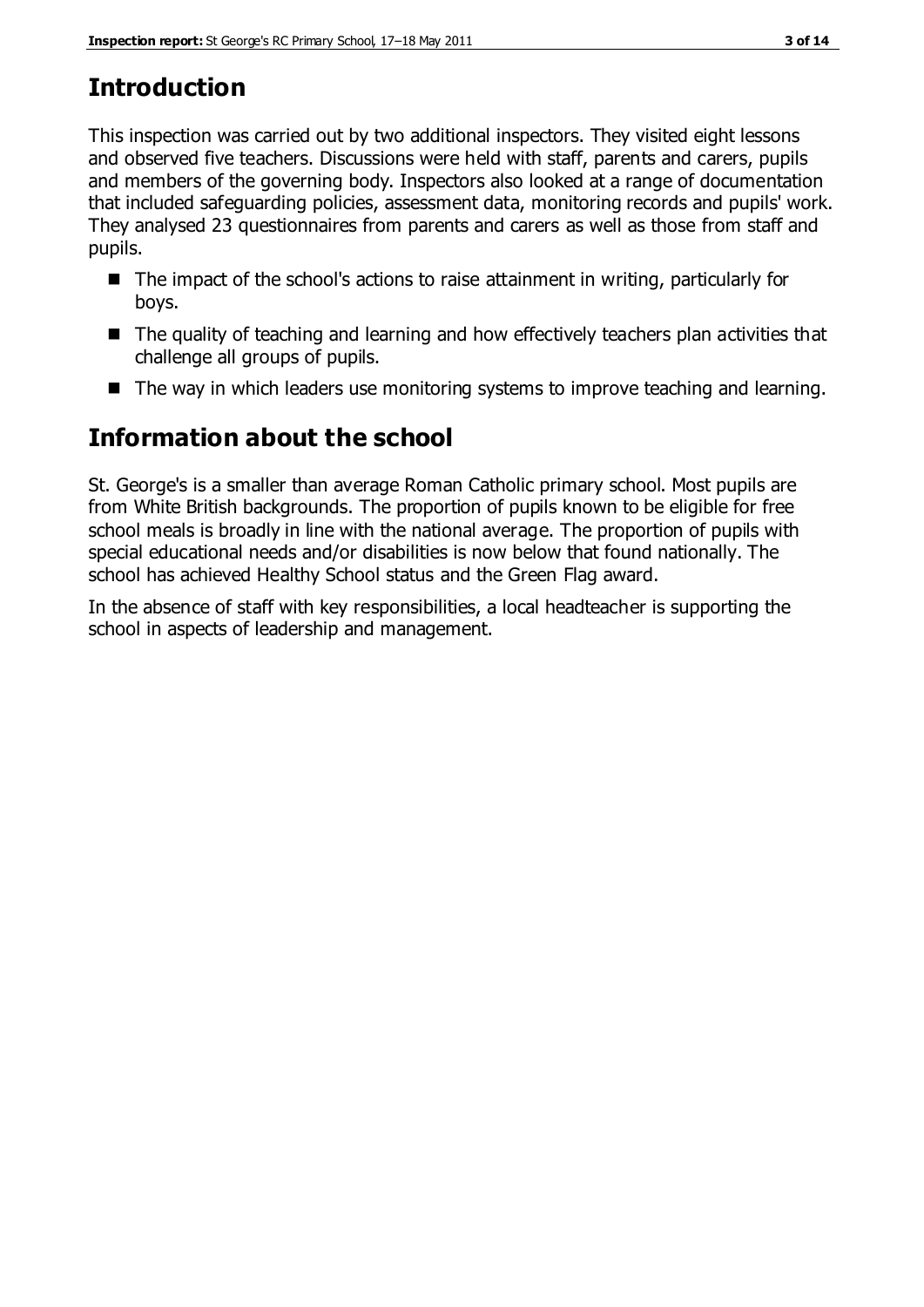**Inspection grades: 1 is outstanding, 2 is good, 3 is satisfactory, and 4 is inadequate** Please turn to the glossary for a description of the grades and inspection terms

## **Inspection judgements**

| Overall effectiveness: how good is the school?  |  |
|-------------------------------------------------|--|
| The school's capacity for sustained improvement |  |

#### **Main findings**

St. George's Roman Catholic Primary School provides a satisfactory education for its pupils. The new headteacher's commitment to creating a welcoming, inclusive environment where only the best is good enough for pupils is shared by the governing body. Good care and support are at the heart of the school. Parents and carers highly value the school's 'family' atmosphere and 'caring ethos'. They appreciate that all staff are very approachable, know their children well and keep them safe. They comment on the positive impact the headteacher has made in a relatively short time.

Staffing instability in the past has slowed the rate of progress and attainment. The headteacher has redeployed teachers and put rigorous systems in place to improve outcomes for all pupils. Recent actions taken to improve writing have accelerated the rate of progress, particularly for boys. Year 6 pupils are now on track to reach national standards in English and mathematics. Progress is satisfactory.

Through the curriculum, pupils have a good understanding of how to lead safe and healthy lifestyles. They have a good awareness of how to work together for the good of the school and community and the comment of one pupil, 'We are a small school but want to make a big difference', echoes the views of many. They are keen to take on roles of responsibility. Year 6 pupils mentor children in Reception class and organise the weekly 'Wall of Fame' assembly to celebrate pupils' achievements.

Pupils enjoy school and say that teachers make learning 'fun'. Teachers' clear instructions and carefully organised activities mean that pupils settle quickly to their work. However, these activities are not always sufficiently matched to challenge all abilities and, as a result, progress remains satisfactory rather than good. Where teachers' expectations are high, the quality and quantity of pupils' work are good. This is not currently consistent across all classes. The school's marking policy has been revised so that feedback to pupils will help them to be aware of their targets to improve. This is in the early stages of implementation and has not yet had time to affect the rates of progress. Well-trained teaching assistants skilfully deliver a range of programmes which ensure that pupils with special educational needs and/or disabilities make the same progress as their peers. There are some examples of those who make good and outstanding progress.

Evaluation by the school and governors is accurate. The headteacher has valued the good support of the local authority in improving provision and attendance, which is now in line with the national average. In the absence of staff with key leadership roles, the headteacher is working in partnership with an experienced headteacher from a local school to further drive school improvement. Procedures are in place to ensure that all teachers are accountable for pupils making good progress. As such, the school has satisfactory capacity for improvements to be sustained.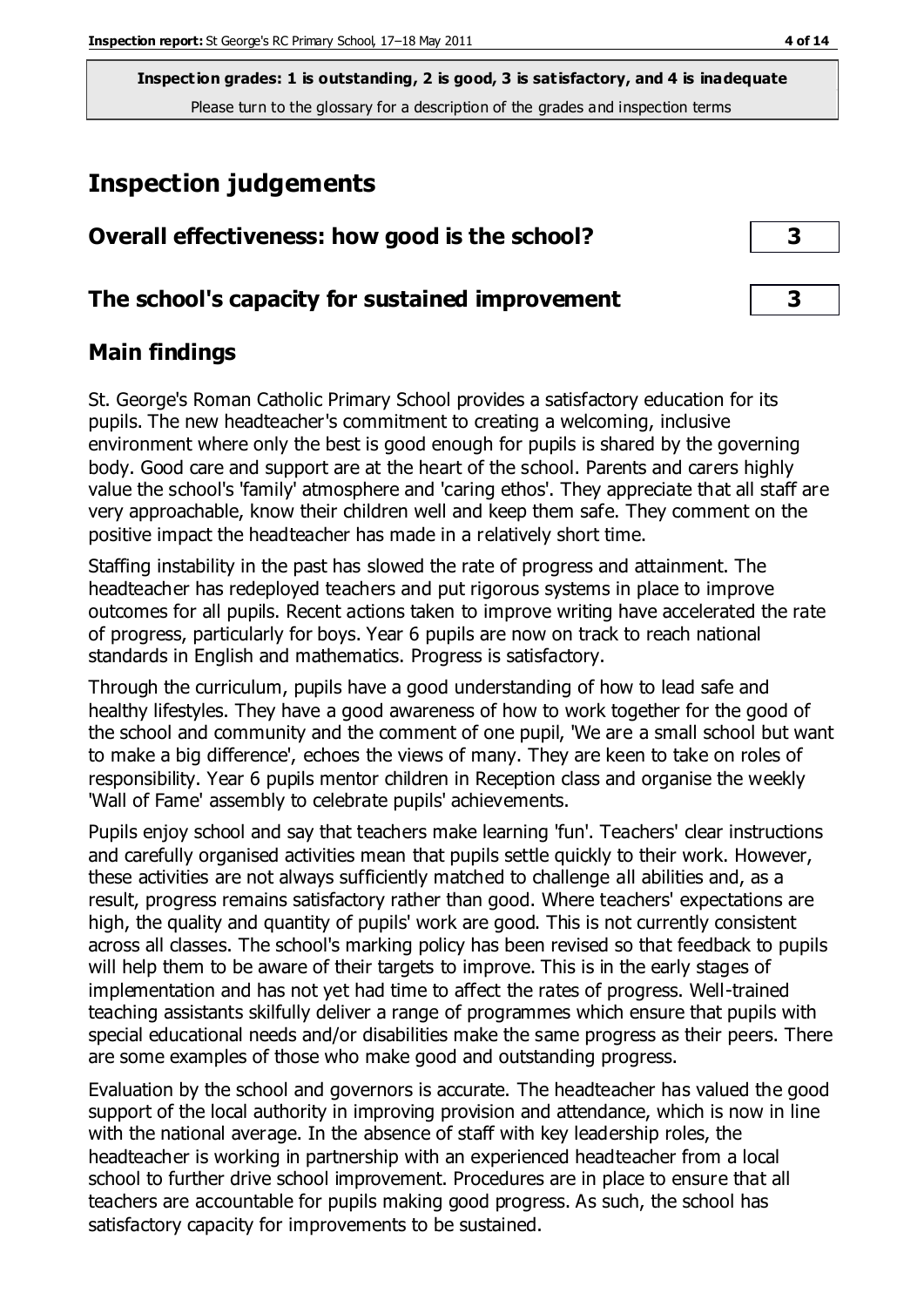**Inspection grades: 1 is outstanding, 2 is good, 3 is satisfactory, and 4 is inadequate** Please turn to the glossary for a description of the grades and inspection terms

Up to 40% of the schools whose overall effectiveness is judged satisfactory may receive a monitoring visit by an Ofsted inspector before their next section 5 inspection.

#### **What does the school need to do to improve further?**

- Raise attainment in English and mathematics by using the monitoring systems that are in place to ensure that teachers are accountable for pupils making good progress.
- Improve the overall quality of teaching to at least good by ensuring that:
	- all teachers have high expectations of the quality and presentation of pupils' work
	- assessment information is used to plan activities matched to pupils' needs, so that all are challenged
	- marking provides specific points for improvement and links with pupils' targets
	- $\equiv$ pupils know their targets and how to improve their work.

#### **Outcomes for individuals and groups of pupils 3**

Good relationships and good behaviour contribute to pupils' positive attitudes to learning. They are keen to do well and work cooperatively in a range of contexts.

Children enter school with skills that vary but that are largely typical for their age. Throughout school they make satisfactory progress, leaving at the end of Year 6 with attainment that is broadly in line with the national average. All groups of pupils make satisfactory progress, but targeted programmes have accelerated progress for those with special educational needs and/or disabilities. Recent initiatives have reversed the downward trend in writing. Work in books and current assessment information show that progress is accelerating, particularly for boys. Monitoring procedures are in place to evaluate the rate of pupils' progress in English and mathematics in all year groups.

Pupils at St George's show care and respect for each other. They say they feel that the school keeps them safe and are confident that adults in the school will sort out any problems they have. They have a good understanding of right and wrong, and are proud to be ambassadors for their school. Pupils enjoy keeping fit and recently took part in a 'Marathon Challenge', completing 26 physical activity sessions over a six week period. They are keen to take on roles of responsibility; such as buddies, monitors and school councillors. The school council is proactive in collecting suggestions to improve the school and the local environment. It was instrumental in achieving the Green Flag award for the school. Pupils support a range of local and international charities and have a sensitive understanding of different faiths and cultures. They enjoy the opportunities provided to develop their enterprise skills; such as designing merchandise for the Olympic Games. These experiences, together with their sound acquisition of basic skills and average attendance, mean that pupils are adequately prepared for their next steps in learning.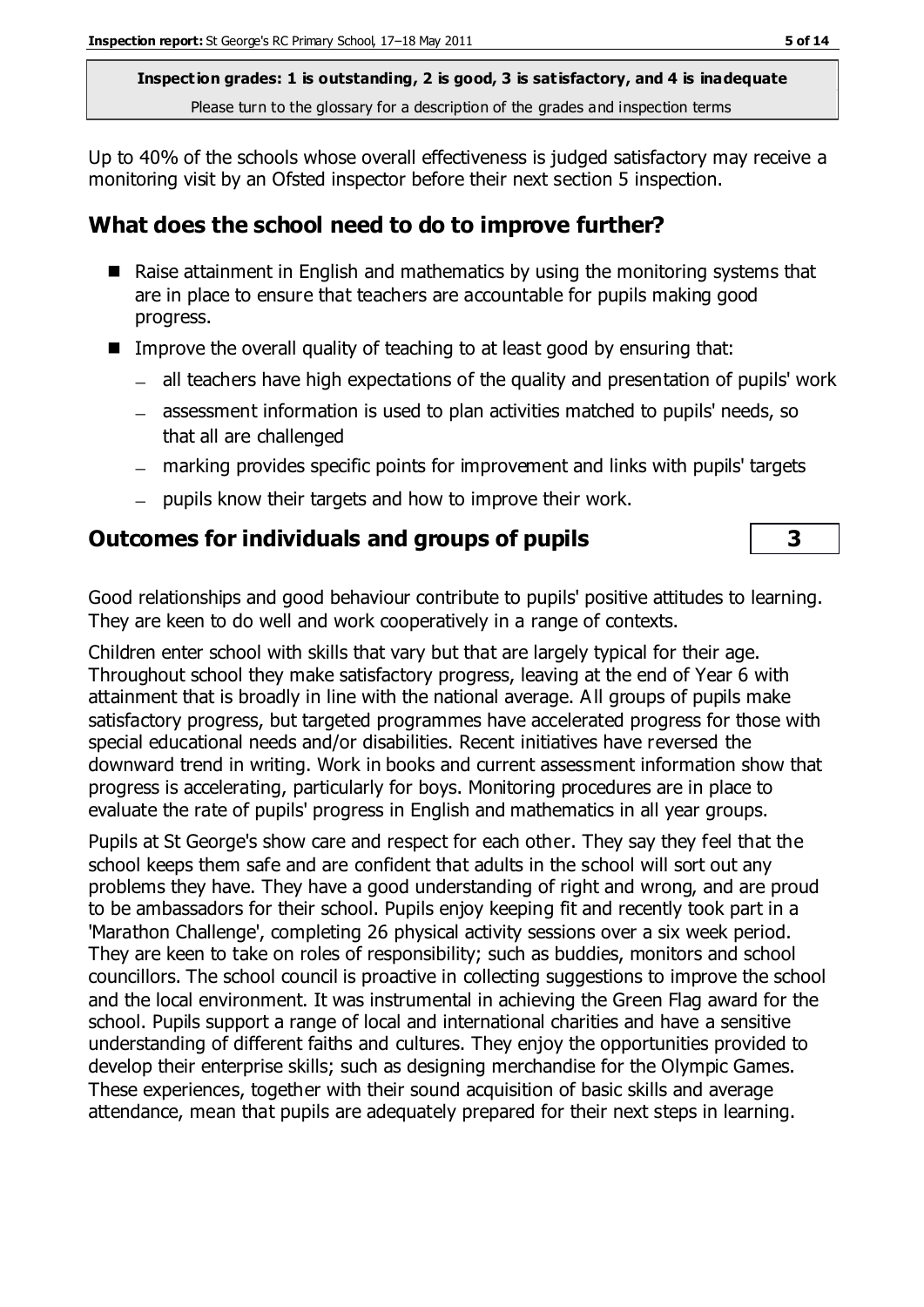Please turn to the glossary for a description of the grades and inspection terms

These are the grades for pupils' outcomes

| Pupils' achievement and the extent to which they enjoy their learning                                                     | 3                       |
|---------------------------------------------------------------------------------------------------------------------------|-------------------------|
| Taking into account:<br>Pupils' attainment <sup>1</sup>                                                                   | 3                       |
| The quality of pupils' learning and their progress                                                                        | 3                       |
| The quality of learning for pupils with special educational needs and/or disabilities<br>and their progress               | 3                       |
| The extent to which pupils feel safe                                                                                      | $\overline{\mathbf{2}}$ |
| Pupils' behaviour                                                                                                         | 2                       |
| The extent to which pupils adopt healthy lifestyles                                                                       | 2                       |
| The extent to which pupils contribute to the school and wider community                                                   | $\overline{2}$          |
| The extent to which pupils develop workplace and other skills that will contribute to<br>their future economic well-being |                         |
| Taking into account:<br>Pupils' attendance <sup>1</sup>                                                                   | 3                       |
| The extent of pupils' spiritual, moral, social and cultural development                                                   | 2                       |

<sup>1</sup> The grades for attainment and attendance are: 1 is high; 2 is above average; 3 is broadly average; and 4 is low

#### **How effective is the provision?**

Pupils enjoy their lessons and engage particularly well when practical activities are planned. For example, in a mathematics lesson, older pupils worked outdoors, measuring the distances that individuals jumped, in order to collate data for a frequency graph. Because of the school's focus on pupils' progress, teachers are now regularly using assessment information to plan different activities for different groups. However, in some cases these do not provide sufficient challenge for all individuals. Teachers use praise well, orally and in their marking. They are at the early stages of ensuring that they provide specific comments to inform pupils of how they can improve their work.

The curriculum is enriched through sports partnerships, extra-curricular activities, visits and visitors. These have a positive impact on pupils' good personal development. Work with a local artist has engaged pupils, parents and carers, and parishioners in designing and making a ceramic tile display for the school. A Spanish week allowed pupils and parents to sample a different culture and its heritage. The headteacher is ensuring that the curriculum addresses the school's priorities. Support programmes, tailored for pupils with special educational needs and/or disabilities and those who are at risk of underachieving, are beginning to impact on attainment and progress. Actions are in place to sustain these successes and target other groups to raise attainment.

Care, guidance and support are good. The Catholic ethos of love, care and forgiveness underpins the school's work. All staff know pupils well and are quick to identify any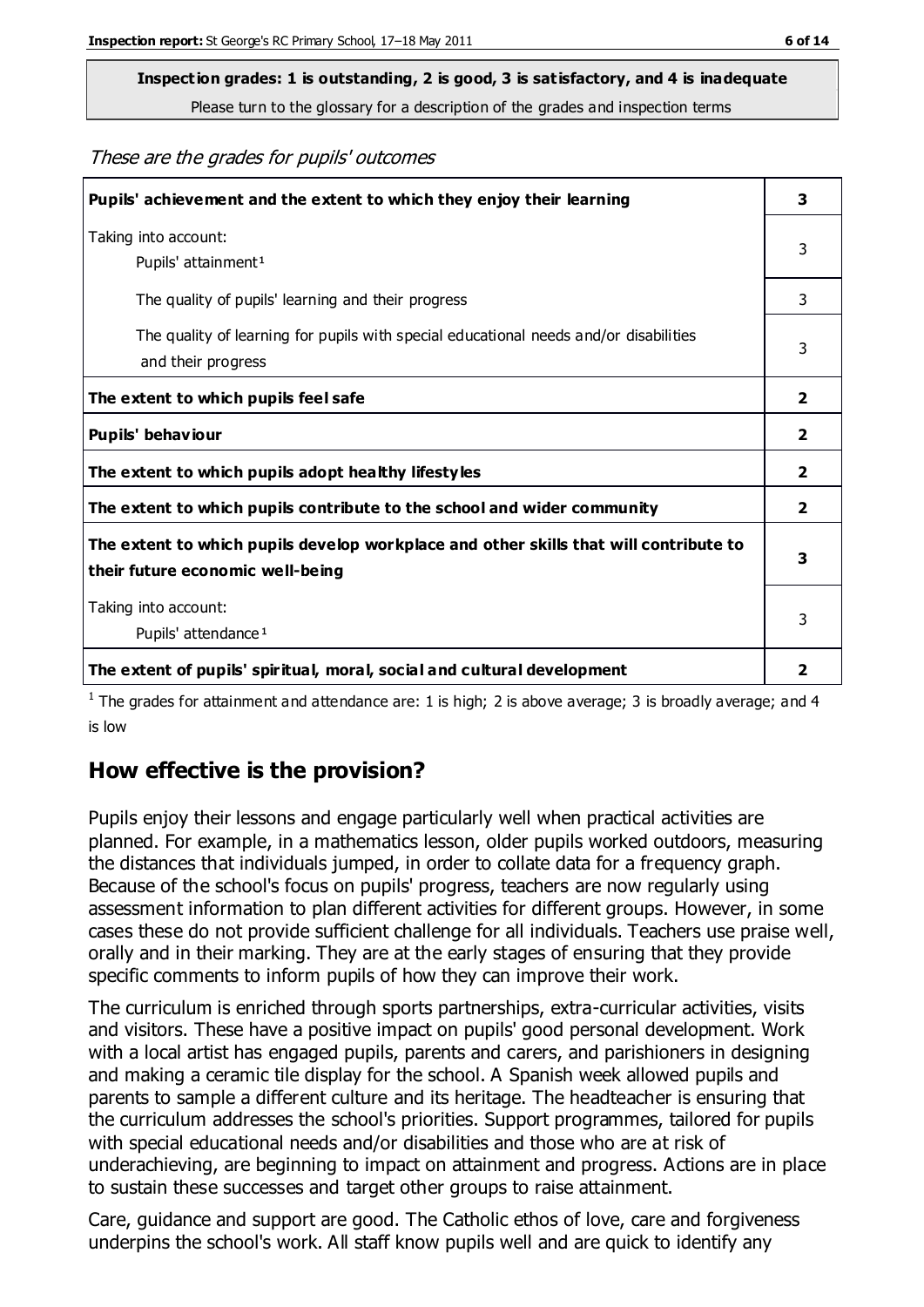Please turn to the glossary for a description of the grades and inspection terms

barriers to learning. The headteacher makes it a priority to liaise with parents and carers and external agencies so that appropriate support is quickly made available. Transition between classes is good and transfer arrangements to secondary school are strong, so that pupils are confident in moving to the next stage of their education.

These are the grades for the quality of provision

| The quality of teaching                                                                                    |  |
|------------------------------------------------------------------------------------------------------------|--|
| Taking into account:<br>The use of assessment to support learning                                          |  |
| The extent to which the curriculum meets pupils' needs, including, where relevant,<br>through partnerships |  |
| The effectiveness of care, guidance and support                                                            |  |

#### **How effective are leadership and management?**

The headteacher is passionate in her drive for school improvement. In a short time she has established comprehensive systems that track pupils' progress. Regular meetings with teachers are held to evaluate rates of progress. Currently, in partnership with an experienced headteacher, there has been an increased focus on professional development for all staff, including support for subject leadership. Involvement with a cluster of schools has led to sharing good practice in assessment.

The governing body is very supportive of the headteacher and is involved in the evaluation of the school's strengths and areas to develop. It ensures that all safeguarding procedures are well met.

Effective communication with parents and carers and other agencies make a strong contribution to the curriculum and care that pupils, particularly those who are most vulnerable, receive. The school is a very cohesive family community and there are strong links with the parish and local community. The school evaluates this and its links with other cultures, both national and international. Equal opportunities are promoted so that all pupils can access what the school has to offer and any suggestion of discrimination is firmly addressed. The school provides satisfactory value for money.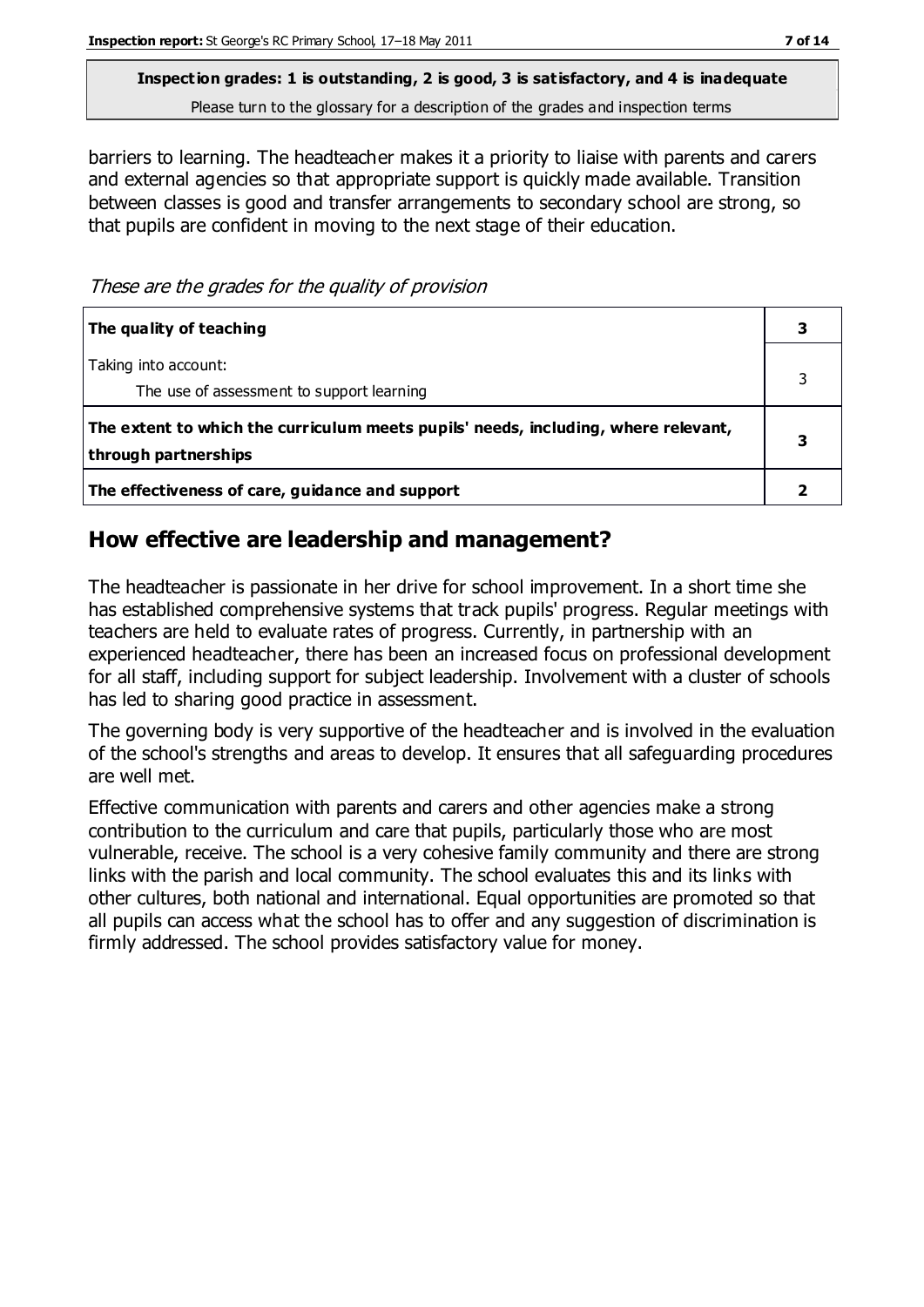Please turn to the glossary for a description of the grades and inspection terms

| The effectiveness of leadership and management in embedding ambition and driving<br>improvement                                                                  |                         |
|------------------------------------------------------------------------------------------------------------------------------------------------------------------|-------------------------|
| Taking into account:<br>The leadership and management of teaching and learning                                                                                   | 3                       |
| The effectiveness of the governing body in challenging and supporting the<br>school so that weaknesses are tackled decisively and statutory responsibilities met | 3                       |
| The effectiveness of the school's engagement with parents and carers                                                                                             | 2                       |
| The effectiveness of partnerships in promoting learning and well-being                                                                                           | 2                       |
| The effectiveness with which the school promotes equality of opportunity and tackles<br>discrimination                                                           | 3                       |
| The effectiveness of safeguarding procedures                                                                                                                     | 2                       |
| The effectiveness with which the school promotes community cohesion                                                                                              | $\overline{\mathbf{2}}$ |
| The effectiveness with which the school deploys resources to achieve value for money                                                                             | з                       |

#### **Early Years Foundation Stage**

Parents confidently leave their children in the care of Reception class staff. One parent comments that his son likes it so much that 'he wants to come to school on a weekend'. Children quickly settle into established routines, such as displaying their photographs to register their attendance. Access to snacks of fruit and vegetables helps them to have a good understanding of keeping healthy. Children are proud of their achievements; such as using digital cameras, conducting science investigations and writing sentences.

The Early Years Foundation Stage leader has worked hard with an early years' specialist to improve provision. There is now more of a balance between adult-led activities and those which children can choose for themselves, both inside and outdoors. Much has been done to enhance the outdoor learning environment and the attractive garden boxes are a result of the children's ideas. The teaching assistant ably supports the teacher, using questions well to extend children's thinking and their vocabulary.

Observational assessments are being used to inform planning but practice is not yet fully embedded, so activities do not always provide appropriate challenge. Overall, children make expected progress throughout Reception to start Year 1 with skills that are average for their age. The Early Years Foundation Stage leader is beginning to gain confidence in analysing data to identify future actions.

Welfare requirements are fully met and ensure that children are safe and secure. Communication with parents and carers is good and there are opportunities planned for them to contribute to their children's learning journals.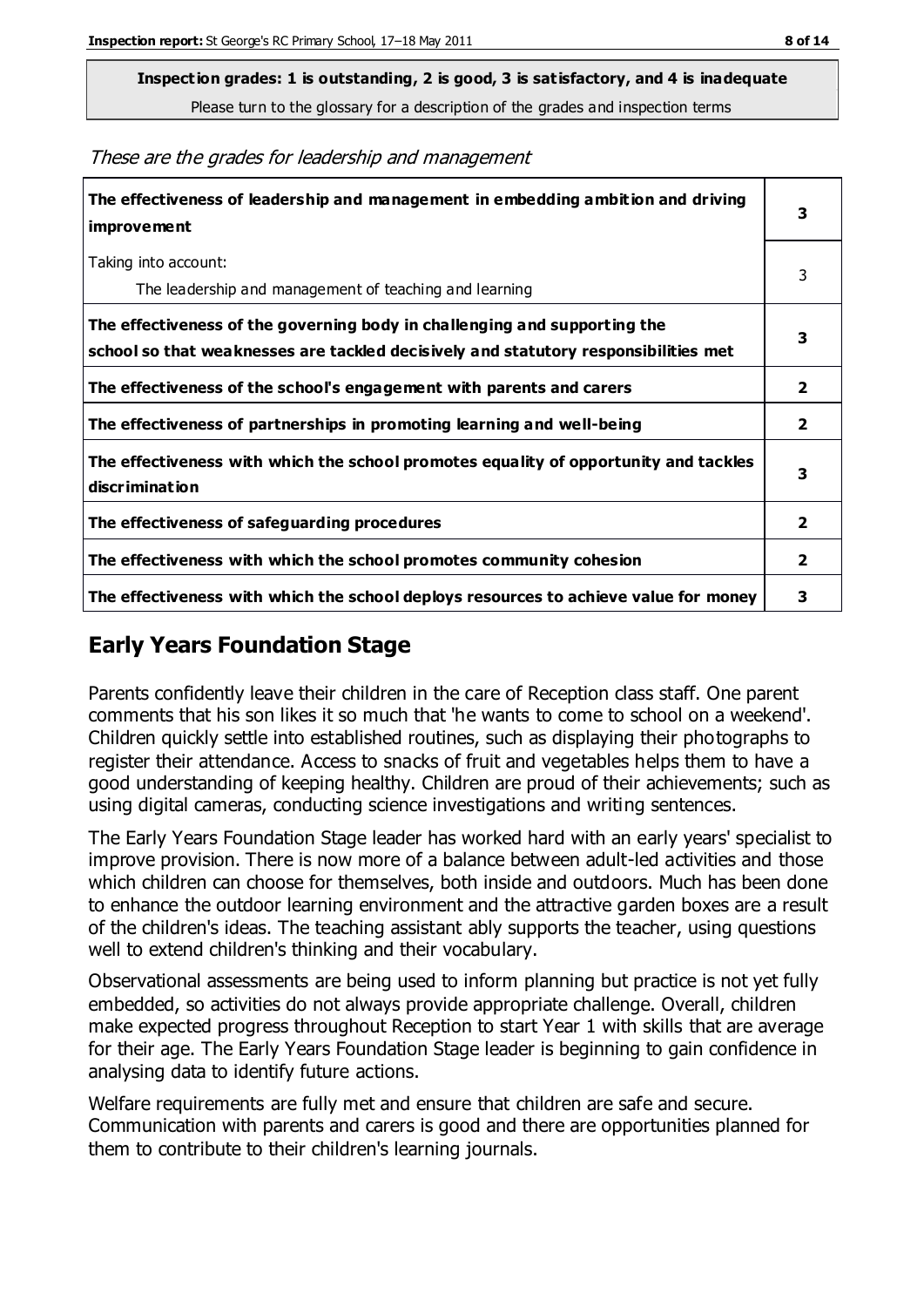Please turn to the glossary for a description of the grades and inspection terms

These are the grades for the Early Years Foundation Stage

| Overall effectiveness of the Early Years Foundation Stage                             |   |
|---------------------------------------------------------------------------------------|---|
| Taking into account:<br>Outcomes for children in the Early Years Foundation Stage     |   |
| The quality of provision in the Early Years Foundation Stage                          |   |
| The effectiveness of leadership and management of the Early Years Foundation<br>Stage | 3 |

#### **Views of parents and carers**

The large majority of parents and carers are positive in their views about all aspects of the school's work. They are overwhelmingly in agreement that their children enjoy school and that the school helps their children to lead a healthy lifestyle. A very large majority feel that the school keeps their children safe. Inspectors agree with these positive views. A small minority feel that the school does not deal effectively with unacceptable behaviour. Inspectors saw no evidence to support this. During the inspection pupils' behaviour was good.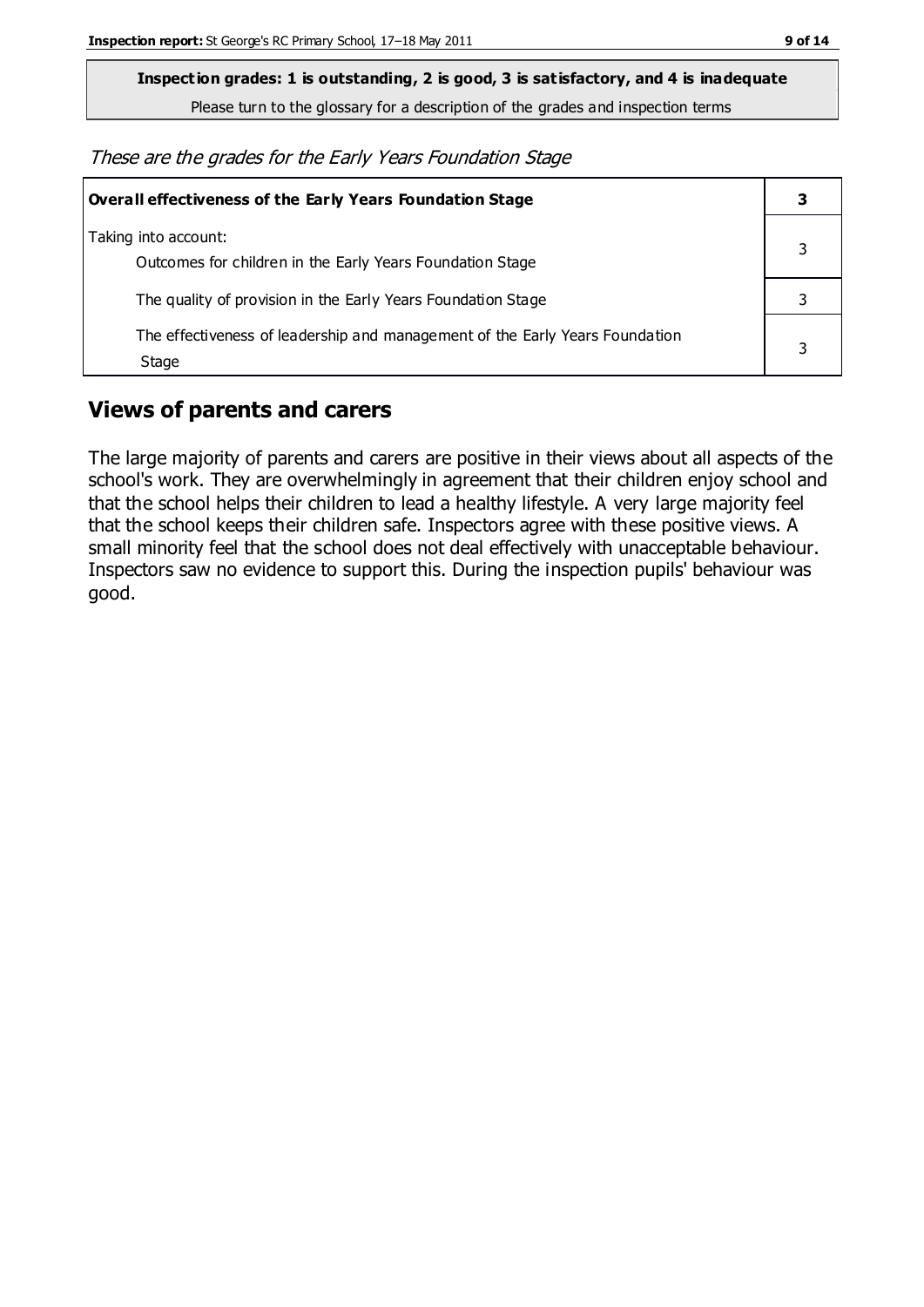#### **Responses from parents and carers to Ofsted's questionnaire**

Ofsted invited all the registered parents and carers of pupils registered at St George's RC Primary School to complete a questionnaire about their views of the school.

In the questionnaire, parents and carers were asked to record how strongly they agreed with 13 statements about the school.

The inspection team received 23 completed questionnaires by the end of the on-site inspection. In total, there are 76 pupils registered at the school.

| <b>Statements</b>                                                                                                                                                                                                                                       |                  | <b>Strongly</b><br>agree | <b>Agree</b> |               | <b>Disagree</b> |               | <b>Strongly</b><br>disagree |                |
|---------------------------------------------------------------------------------------------------------------------------------------------------------------------------------------------------------------------------------------------------------|------------------|--------------------------|--------------|---------------|-----------------|---------------|-----------------------------|----------------|
|                                                                                                                                                                                                                                                         | <b>Total</b>     | $\frac{0}{0}$            | <b>Total</b> | $\frac{1}{2}$ | <b>Total</b>    | $\frac{1}{2}$ | <b>Total</b>                | $\frac{1}{2}$  |
| My child enjoys school                                                                                                                                                                                                                                  | 13               | 57                       | 10           | 43            | 0               | 0             | $\mathbf 0$                 | $\mathbf 0$    |
| The school keeps my child<br>safe                                                                                                                                                                                                                       | 13               | 57                       | 9            | 39            | $\mathbf{1}$    | 4             | $\mathbf 0$                 | $\mathbf 0$    |
| My school informs me about<br>my child's progress                                                                                                                                                                                                       | 12               | 52                       | 10           | 43            | 1               | 4             | $\mathbf 0$                 | $\mathbf 0$    |
| My child is making enough<br>progress at this school                                                                                                                                                                                                    | $\boldsymbol{9}$ | 39                       | 12           | 52            | $\overline{2}$  | 9             | $\mathbf 0$                 | $\mathbf 0$    |
| The teaching is good at this<br>school                                                                                                                                                                                                                  | 8                | 35                       | 12           | 52            | $\overline{2}$  | 9             | $\mathbf{1}$                | $\overline{4}$ |
| The school helps me to<br>support my child's learning                                                                                                                                                                                                   | 10               | 43                       | 12           | 52            | 1               | 4             | 0                           | $\mathbf 0$    |
| The school helps my child to<br>have a healthy lifestyle                                                                                                                                                                                                | 11               | 48                       | 12           | 52            | 0               | 0             | 0                           | $\pmb{0}$      |
| The school makes sure that<br>my child is well prepared for<br>the future (for example<br>changing year group,<br>changing school, and for<br>children who are finishing<br>school, entering further or<br>higher education, or entering<br>employment) | 10               | 43                       | 10           | 43            | 3               | 13            | $\mathbf 0$                 | $\mathbf 0$    |
| The school meets my child's<br>particular needs                                                                                                                                                                                                         | 8                | 35                       | 10           | 43            | 5               | 22            | $\mathbf 0$                 | $\mathbf 0$    |
| The school deals effectively<br>with unacceptable behaviour                                                                                                                                                                                             | 9                | 39                       | 6            | 26            | $\overline{7}$  | 30            | $\mathbf 0$                 | $\mathbf 0$    |
| The school takes account of<br>my suggestions and concerns                                                                                                                                                                                              | 8                | 35                       | 13           | 57            | 2               | 9             | $\mathbf{0}$                | $\mathbf{0}$   |
| The school is led and<br>managed effectively                                                                                                                                                                                                            | 11               | 48                       | 10           | 43            | $\overline{2}$  | 9             | $\mathbf 0$                 | $\mathbf 0$    |
| Overall, I am happy with my<br>child's experience at this<br>school                                                                                                                                                                                     | 10               | 43                       | 9            | 39            | 3               | 13            | $\mathbf{1}$                | $\overline{4}$ |

The table above summarises the responses that parents and carers made to each statement. The percentages indicate the proportion of parents and carers giving that response out of the total number of completed questionnaires. Where one or more parents and carers chose not to answer a particular question, the percentages will not add up to 100%.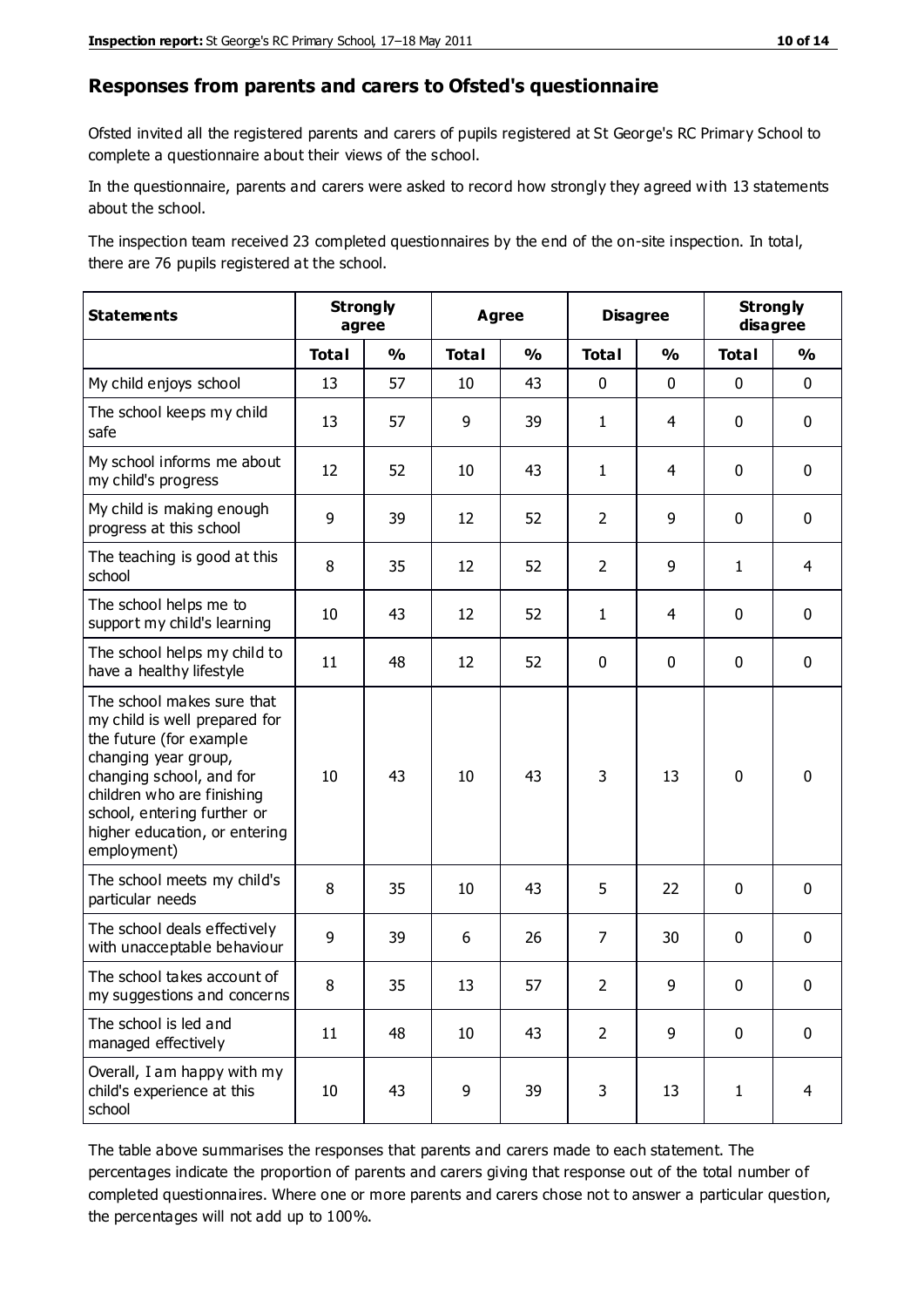#### **Glossary**

| Grade   | <b>Judgement</b> | <b>Description</b>                                                                                                                                                                                                            |
|---------|------------------|-------------------------------------------------------------------------------------------------------------------------------------------------------------------------------------------------------------------------------|
| Grade 1 | Outstanding      | These features are highly effective. An outstanding school<br>provides exceptionally well for all its pupils' needs.                                                                                                          |
| Grade 2 | Good             | These are very positive features of a school. A school that<br>is good is serving its pupils well.                                                                                                                            |
| Grade 3 | Satisfactory     | These features are of reasonable quality. A satisfactory<br>school is providing adequately for its pupils.                                                                                                                    |
| Grade 4 | Inadequate       | These features are not of an acceptable standard. An<br>inadequate school needs to make significant improvement<br>in order to meet the needs of its pupils. Ofsted inspectors<br>will make further visits until it improves. |

#### **What inspection judgements mean**

#### **Overall effectiveness of schools**

|                       | Overall effectiveness judgement (percentage of schools) |      |                     |                   |
|-----------------------|---------------------------------------------------------|------|---------------------|-------------------|
| <b>Type of school</b> | <b>Outstanding</b>                                      | Good | <b>Satisfactory</b> | <b>Inadequate</b> |
| Nursery schools       | 46                                                      | 48   | 6                   |                   |
| Primary schools       | 6                                                       | 47   | 40                  | 7                 |
| Secondary schools     | 12                                                      | 39   | 38                  | 11                |
| Sixth forms           | 13                                                      | 42   | 41                  | 3                 |
| Special schools       | 28                                                      | 49   | 19                  | 4                 |
| Pupil referral units  | 14                                                      | 45   | 31                  | 10                |
| All schools           | 10                                                      | 46   | 37                  |                   |

New school inspection arrangements were introduced on 1 September 2009. This means that inspectors now make some additional judgements that were not made previously.

The data in the table above are for the period 1 September 2010 to 31 December 2010 and are consistent with the latest published official statistics about maintained school inspection outcomes (see **[www.ofsted.gov.uk](http://www.ofsted.gov.uk/)**).

The sample of schools inspected during 2010/11 was not representative of all schools nationally, as weaker schools are inspected more frequently than good or outstanding schools.

Percentages are rounded and do not always add exactly to 100.

Sixth form figures reflect the judgements made for the overall effectiveness of the sixth form in secondary schools, special schools and pupil referral units.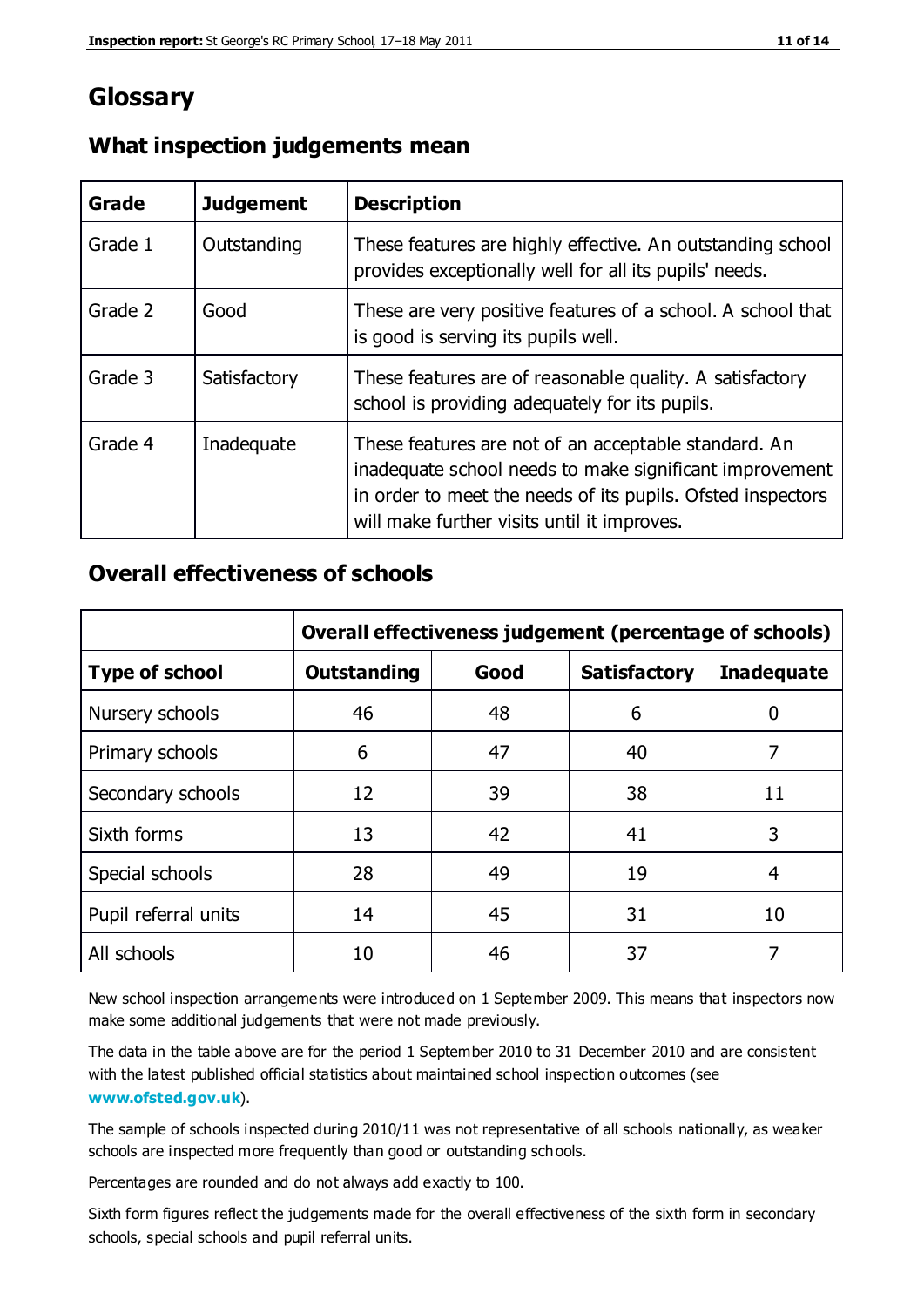## **Common terminology used by inspectors**

| Achievement:                  | the progress and success of a pupil in their learning,<br>development or training.                                                                                                                                                          |  |
|-------------------------------|---------------------------------------------------------------------------------------------------------------------------------------------------------------------------------------------------------------------------------------------|--|
| Attainment:                   | the standard of the pupils' work shown by test and<br>examination results and in lessons.                                                                                                                                                   |  |
| Capacity to improve:          | the proven ability of the school to continue<br>improving. Inspectors base this judgement on what<br>the school has accomplished so far and on the quality<br>of its systems to maintain improvement.                                       |  |
| Leadership and management:    | the contribution of all the staff with responsibilities,<br>not just the headteacher, to identifying priorities,<br>directing and motivating staff and running the school.                                                                  |  |
| Learning:                     | how well pupils acquire knowledge, develop their<br>understanding, learn and practise skills and are<br>developing their competence as learners.                                                                                            |  |
| <b>Overall effectiveness:</b> | inspectors form a judgement on a school's overall<br>effectiveness based on the findings from their<br>inspection of the school. The following judgements,<br>in particular, influence what the overall effectiveness<br>judgement will be. |  |
|                               | The school's capacity for sustained<br>improvement.                                                                                                                                                                                         |  |
|                               | Outcomes for individuals and groups of pupils.                                                                                                                                                                                              |  |
|                               | The quality of teaching.                                                                                                                                                                                                                    |  |
|                               | The extent to which the curriculum meets<br>pupils' needs, including, where relevant,<br>through partnerships.                                                                                                                              |  |
|                               | The effectiveness of care, guidance and<br>support.                                                                                                                                                                                         |  |
| Progress:                     | the rate at which pupils are learning in lessons and<br>over longer periods of time. It is often measured by<br>comparing the pupils' attainment at the end of a key                                                                        |  |

stage with their attainment when they started.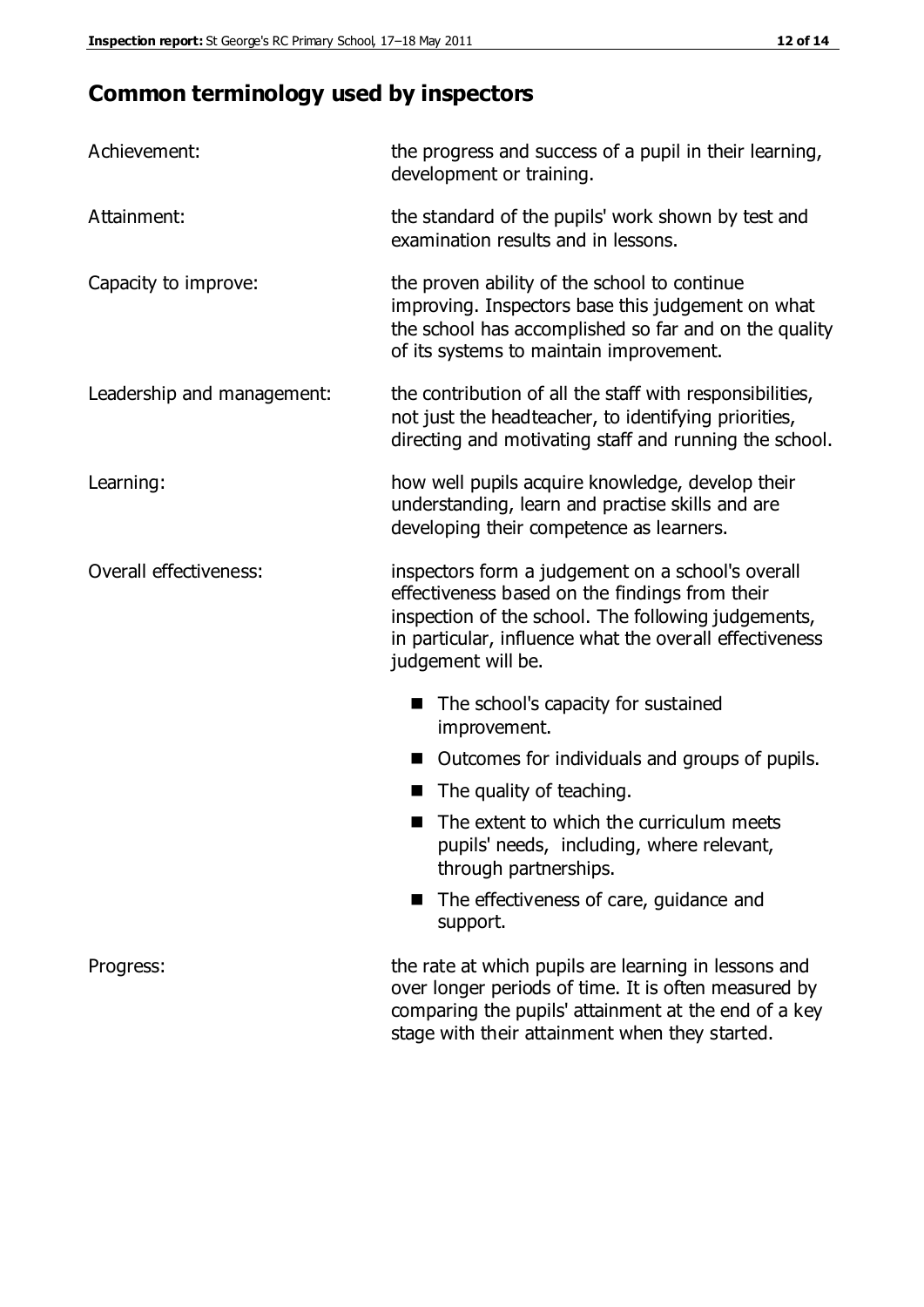#### **This letter is provided for the school, parents and carers to share with their children. It describes Ofsted's main findings from the inspection of their school.**

19 May 2011

#### Dear Pupils

#### **Inspection of St George's RC Primary School, Newcastle-upon-Tyne, NE15 6XX**

Thank you all for the warm welcome you gave me when I visited your school. I thoroughly enjoyed talking to you and hearing your views. Please thank your parents and carers for the questionnaires they returned.

St George's provides you with a satisfactory education and offers good care and support for all its pupils.

I agree with you that the school does have a 'family' atmosphere and it is obvious that you get on well with each other. I am impressed with how much you know about keeping healthy and staying safe. Many of you take advantage of after-school activities such as gymnastics, football and cookery. Congratulations to all who took part in the 'Marathon Challenge'. You act very responsibly, willingly taking on the roles of buddies, monitors and school councillors. I know that you play a very active role in the community and are keen to protect your environment. Well done to the school council and all who helped to achieve the Green Flag award for the school. By raising money for a range of local and international charities, you show how much you care for those who are less fortunate than yourselves.

You enjoy coming to school and say that your teachers make lessons fun. I have asked your headteacher and teachers to help you to reach higher standards in English and mathematics. I have asked them to make sure you all make good progress by planning activities that challenge you and by telling you exactly what you need to do to improve your work.

You can help by continuing to work hard on your targets in all your lessons.

I wish you every success for the future and hope that you enjoy your Prom!

Yours sincerely

Carol Gater Lead inspector